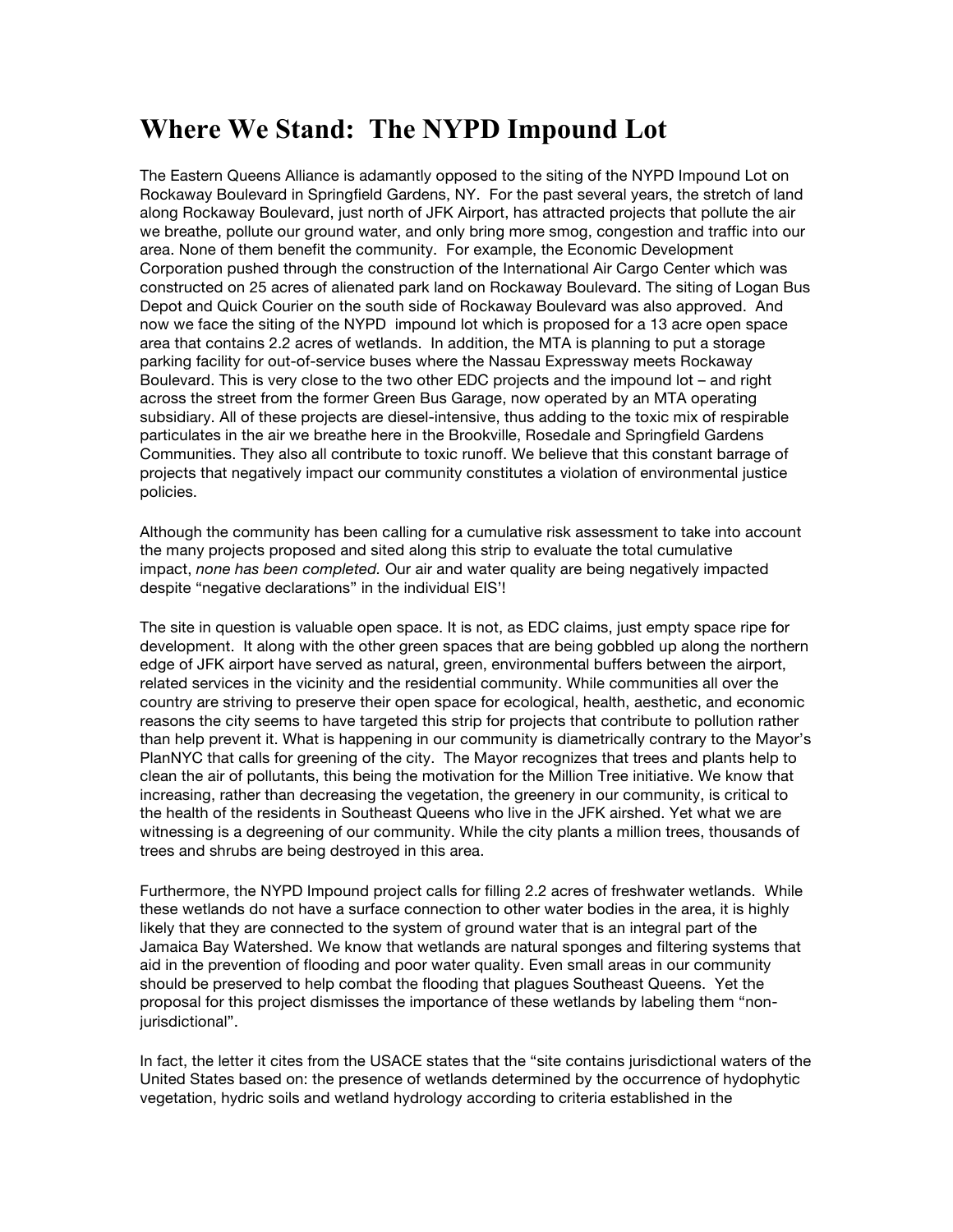1987 *Corps of Engineers Wetlands Delineation Manual*." It seems to note that the only reason that they are considered, for the time being (perhaps five years) "non-jurisdictional" is the result of a 2001 U.S. Supreme Court decision (Solid Waste Agency of Northern Cook County v. US Army Corps of Engineers, No. 99-1178, Jan. 9 2001, which ruled that the designation of "jurisdictional" cannot be based solely upon their use by migratory birds." The USACE also makes a point of saying, "It is strongly recommended that the development of the site…avoid ,,,the discharge of dredged or fill material into the delineated waters of the US….If not, authorization from their office many be necessary." Clearly USACE doesn't view these 2.2 acres as just a *mud puddle* as we were given to believe at the Public Hearing.

The EQA maintains that these wetlands should be preserved, not filled for an impound lot. A close reading of the EAS would seem to support this view when it maintains that the "center of the project site "is a wetland which appears to be supporting a diversity of wetland plant species; that a review of historical aerial photographs indicates that the project site "might have been retained to serve as a storm water detention area, receiving runoff from all of the surrounding paved services;" and that the project site contains 7 metal plate covers that are associated with "some type of storm water drainage system that discharges to the project site." Yet this project would cover this site with an impervious surface, contrary even to recommendations and BMP's in the Jamaica Bay Watershed Protection Plan. What's to become of this critical flood control function of this site if the impound lot becomes a reality?

Per mitigation policy, at least acre for acre mitigation should be provided to account for any wetland loss. This policy is not being honored in the plan.

Finally, the proposed project runs contrary to several recommendations in the Jamaica Bay Watershed Protection Plan. The JBWPP plan notes that some of the key issues that affect the water quality and the ecology in the bay are:

a. Surface runoff as a result of urban development and the spread of impervious surfaces

b. Displacing freshwater wetlands in the upper watershed … impeding the natural wetland filtration process.

c. Displacement and fragmentation of habitat…by land filling of ecologically sensitive areas, especially tidal…and freshwater wetlands and riparian areas in the upper watershed.

d. Covering of soils with impervious concrete and asphalt surfaces, thereby decreasing ground water infiltration, while increasing the volume and rate of storm water runoff.

The JBWPP cites as an objective—To preserve and enhance natural areas along the periphery of the bay and in the watershed. It advocates the promotion of the use of BMP's in all new and existing development in the watershed, i.e.,

- a. onsite detention and infiltration of storm water runoff
- b. minimization of impervious surface
- c. creation of natural systems to control and minimize storm water runoff
- d. stabilizing and restoring salt marshes, wetlands, soils and other natural areas
- e. strengthening ecological buffers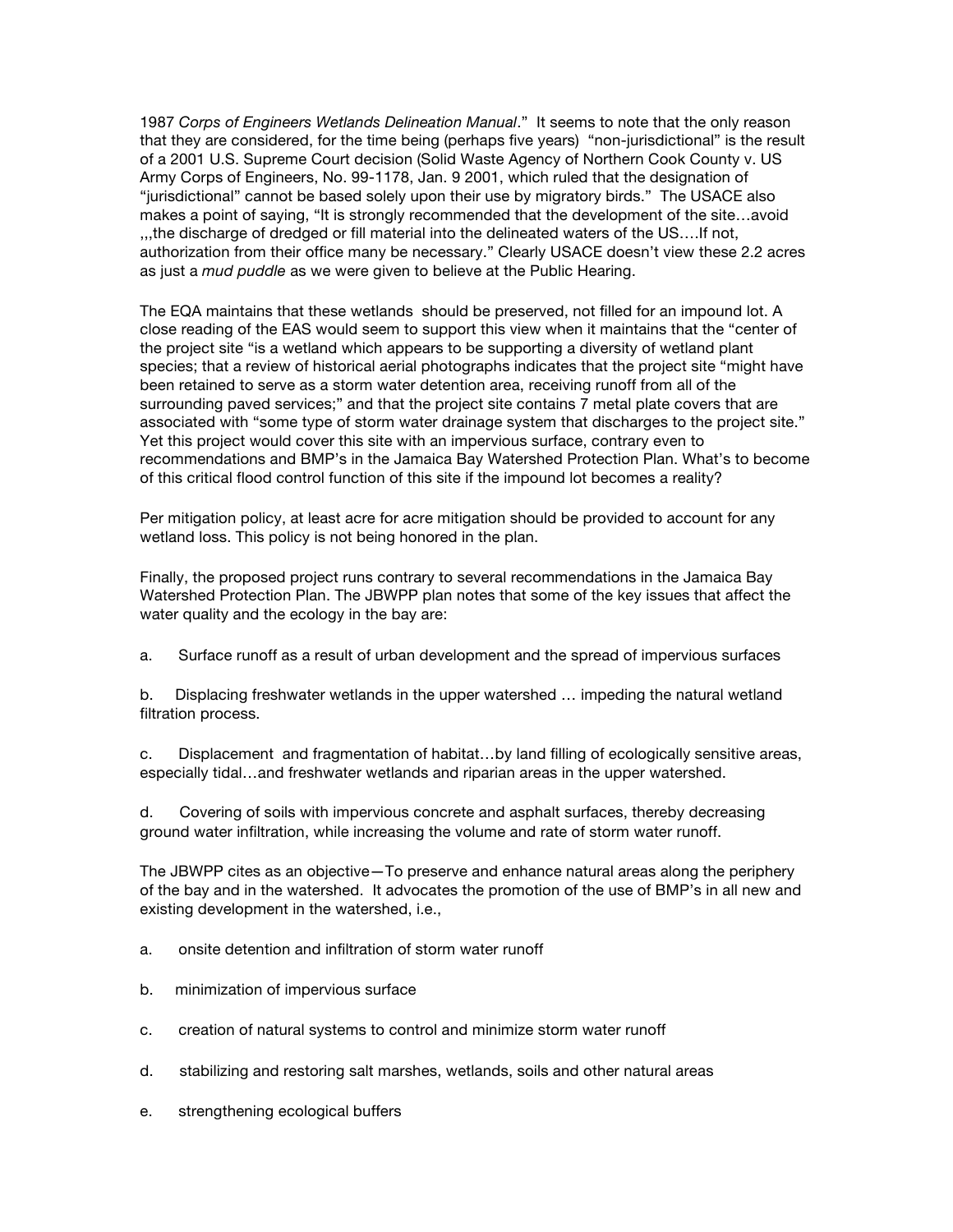This is also an objective of the Alliance and is in concert with our efforts in Idlewild Park Preserve and all of the adjacent wetlands and open space in the area, It is towards these ends that we created a master plan for the Idlewild Preserve and ecological system and have been constantly seeking funds for the restoration of wetlands and upland areas in Idlewild replete with trails, boardwalks and open classroom areas that would not only return ecological function, but provide for environmental education, recreation–including waterfront access, and simply the enjoyment of the natural environment. It is for this reason that for the last several years we have also been calling for 1) the turning over of the Thurstin Basin area to NYCDPR for the development of a waterfront park, 2) the turning over of all the DCAS properties immediately adjacent to Idlewild Park Preserve to NYCParks as recommended by NYC Wetland Transfer Task Force, and 3) a moratorium on the further elimination of open space along Rockaway Blvd.

This project not only flies in the face of all that the Eastern Queens Alliance has been advocating for over the last six years, and discusses in its Whitepaper for Quality of Life in Southeast Queens, but it flies in the face of Environmental Justice Policies, the recommendations of the *Jamaica Bay Watershed Protection Plan*, the *Recommendations for the Transfer of City-Owned Properties Containing Wetlands* promulgated by the NYC Wetlands Transfer Task Force, the Mayor's *Plan NYC* initiative as well the recommendations adopted by the NY/NJ Harbor Estuary, and a Community Board 13 resolution. We, therefore, strongly object to the siting of the NYPD Impound Lot on Rockaway Boulevard in Springfield Gardens.

The Eastern Queens Alliance, Inc. is a federation of civic associations in Southeast Queens formed for the purposes of educating, raising awareness, mobilizing energies and generating community involvement in developing solutions to issues that cut across neighborhoods or community boundaries within Southeast Queens, including issues related to the environment, health, culture, public safety and other quality-of-life concerns. Go to the parent website for further information.

In a December 2007 policy report entitled Grounded:The Impact of Mounting Flight Delays on New York City's Economy and Environment, NYC Comptroller, William C. Thompson, cites two studies which concluded, "that is airports were classified as stationary source of emissions like a power plant, commercial incinerator or large industrial manufacturing site, they would rank among the dirtiest fixed sources for pollution in a given community." His report goes on to acknowledge that "The impact on air quality has been especially pronounced at Kennedy Ariport…because of the far greater increase in flights at Kennedy and because the increase there is attributable to full size aircraft…" He also acknowledges that "with the FAA projecting a doubling of U.S. airline passengers between 2005 and 2025, pollutant emissions are destined to grow, even as new more fuel-efficient aircraft are added to airline fleets and older, dirtier planes are retired…" Significantly, Thompson states, "As the volume of air traffic has increased and taxi-out periods have lengthened, air pollution in the vicinity of the airports…has become a growing concern, especially for the residents of …Springfield Gardens, and other neighborhoods adjacent to the airports." We applaud the fact that the Comptroller is recognizing airport related pollution as a critical issue in our communities.

Residents in Southeast Queens are not surprised by any of the findings of the report. We have been convinced that the communities of Southeast Queens located adjacent to the JFK airport are, and have been, the victims of air pollutants from the JFK Airport. We have been convinced that adding airport-related and non-airport related pollution emanating from the industrial sector surrounding the airport creates quite a toxic soup for those residing in the vicinity. The neighborhoods adjacent to JFK not only have a concentration of air transportation related industries, but a significant absence of green spaces that is fast dwindling as more and more industrial landlords press for space. Summer evenings are sometimes interrupted by the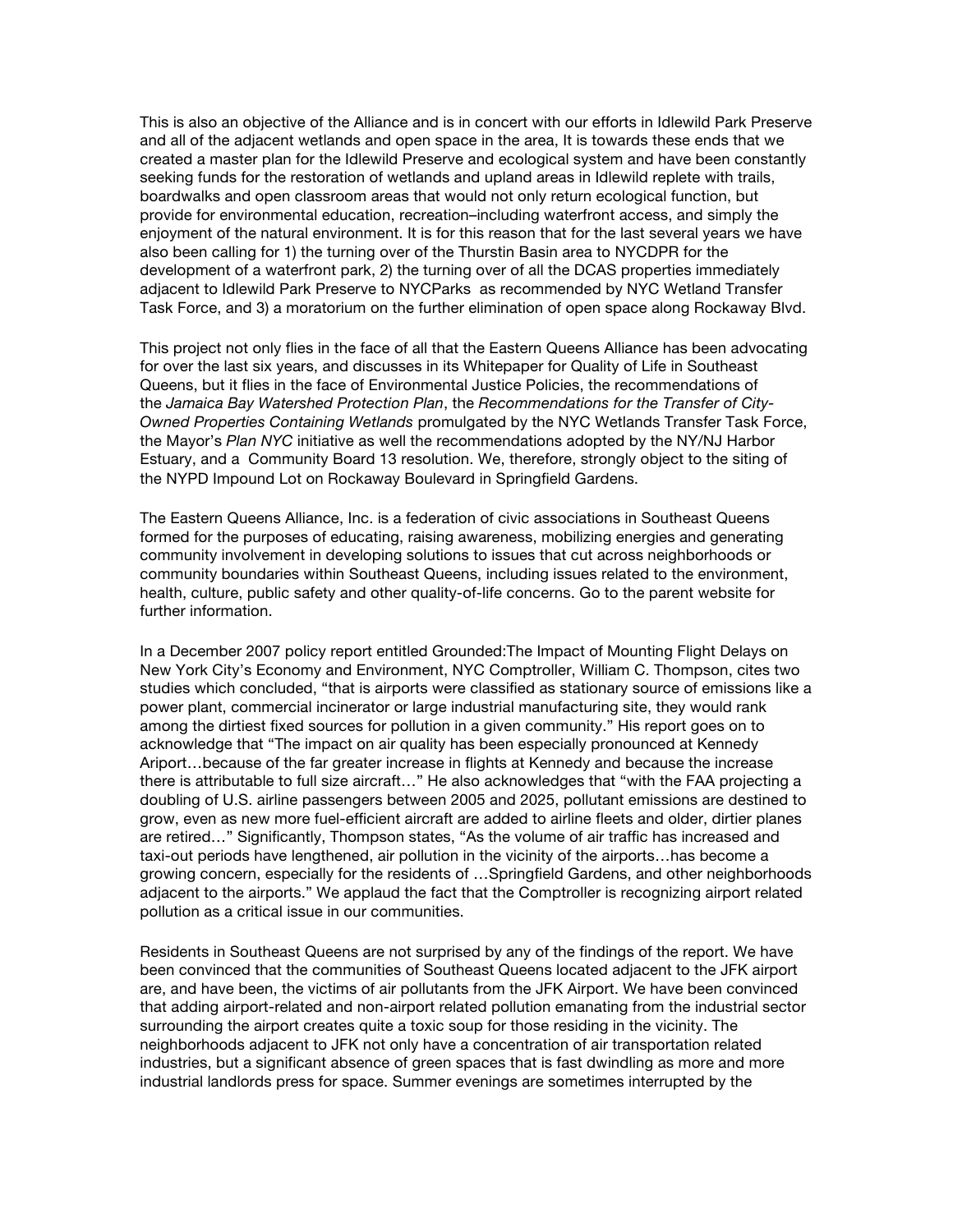permeating odors of jet fuel. Many who don't live in the area say they notice fumes when entering Southeast Queens.

We know that airplanes and other combustion source engines are recognized sources of particulates. Our questions:

• Are the particulates in the Southeast Queen's neighborhoods at a level that can impact the health of our residents?

• Are there chemicals associated with these particulates? What are they?

• Do these chemicals have a negative impact on the health of the residents in Southeast Queens and other areas in the immediate vicinity of the airport?

The residents of the Southeast Queens' neighborhood would appreciate answers to the above questions. The New York State Department of Environmental Conservation does monitor air pollutants in the New York City area. It is questionable, however, whether the monitoring provides an adequate picture of the situation in Southeast Queens. The monitoring stations located in Maspeth and Flushing are a considerable distance from the source of the pollutants. It is arguable that there is significant dilution and fallout occurring before reaching the measuring sites. The recorded information then does not reflect the immediate area. This lends support to the argument that the Eastern Queens Alliance has been making for monitoring in the areas immediate to all significant sources of the pollution in the vicinity.

The health effects caused by air pollutants can be minor to major respiratory problems. NYC has a higher rate of hospitalizations due to asthma (NYC Asthma Facts 2nd Edition 2003) than the rest of the US. The same document provides data indicating a fall off of asthma hospitalizations in the Southeast Queens area. Is this really the case, or are we seeing support for the no confidence in the health care systems stance in these areas? It is an accepted position among the residents that if you have private insurance, then you go to nearby hospitals in Long Island instead of those in the city. The Southeast Queens residents are more likely to utilize nearby Long Island hospitals such as Franklin General and Long Island Jewish instead of a city hospital. Does this means then that there is not adequate capture in the statistics of those hospitalizations for Asthma or other illnesses related to air pollution?

Particulates originating from diesel or similar combustion are believed to be associated with a variety of mutagenic and carcinogenic chemicals including polyaromatic hydrocarbons and nitroarenes. Studies in rats have found that diesel exhaust can produce neoplastic and inflammatory responses. The particles from such emissions have been shown to be in the 2.5 micron to 5.0 micron range. A particle size that can easily penetrate the lower level of alveoli and does great damage to lung tissue.

The Eastern Queens Alliance has been calling for substantive answers to the above-raised questions. In the Eastern Queens Alliance White Paper: A Comprehensive Plan—Maiximizing Quality of Life in Southeast Queens published in 2005, the Alliance called for high quality community health care facilities for community residents. It calls for mandated, regular, on-going monitoring of the hazardous air pollutants in Southeast Queens and reduction of the same. It is also calls for the establishment and strict enforcement of regulations aimed at encouraging efficient and less polluting vehicles in the area. The Alliance urges the city and transportation agencies to introduce natural gas and/or hybrid vehicles for passenger vehicles, buses and trucks throughout the commercial and industrial areas. It also takes the position that Federal laws must require less-polluting upgrades on aircraft frequently flying into non-attainment areas like Kennedy and LaGuardia, especially in close proximity to residential areas. In addition, the Alliance is calling for the Department of Health to focus on the causes and prevention of respiratory illnesses in areas in close proximity to major industrial pollution sources.